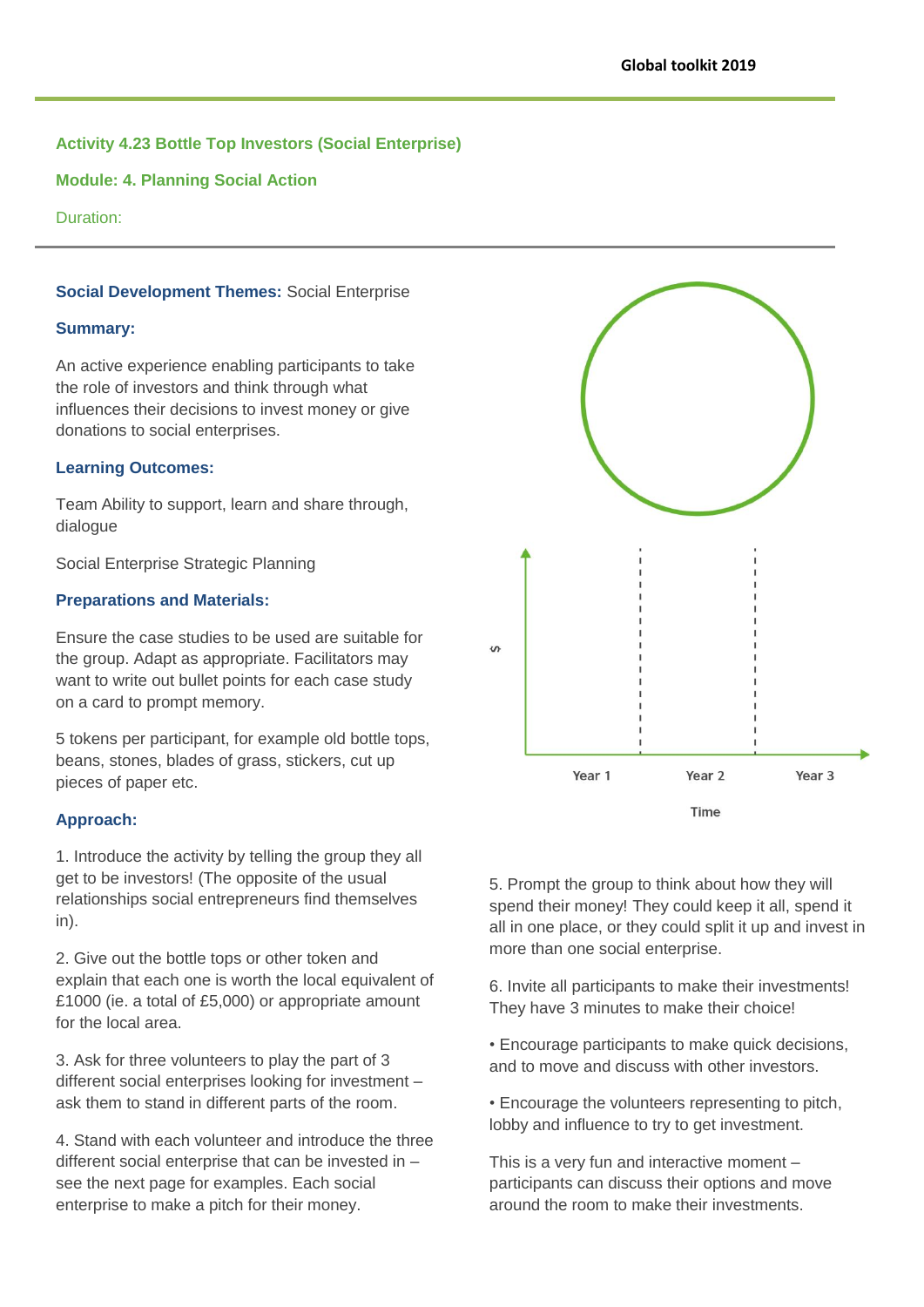7. Give a 30 second warning to add importance and excitement, and then bring the opportunity to invest to a close. Ask the three volunteers to count up their tokens. While they are counting, reflect on the exercise by asking for thoughts from the rest of the group. Useful questions can be:

• Who decided to keep all or part of their money? Why?

• Who invested all of their money in one enterprise? Why?

• Who spread their money between two or three enterprises? Why?

• What was the most important thing that influenced your decision?

Summarise and clarify the points the group makes.

8. Ask the volunteers to reveal the amounts of investment they got. Celebrate and encourage the group to applaud the amounts raised. This is a fun end to the activity.

# Alternate Approach:

The activity can be run a second time if participants would like to practice their own real pitches or you can start with them.

Bottle Top Investors: Examples

**A.** Wild Energy

Social Purpose: Sustaining a rural community, helping the people and the place do well

## Products:

Community shop and bakery, and now developing its own micro-renewable energy projects

# Organisation:

- A rural community development organisation
- Trading for 10 years
- 10 local community leaders on the board of directors
- full time staff
- £300,000 in assets land and buildings

Social Impact:

- Provides services and affordable energy for the local community
- Inspires young people to stay and grow the local community
- Creates local jobs
- Green energy not fossil fuels (e.g. coal)

Financial Model:

• Sells surplus energy to the government and larger energy companies

Investment:

- Needs to raise £5 Million
- It is offering shares in its new microhydroelectricity scheme
- Annual dividend is payable to shareholders
- Shares locked in for a minimum of 5 years
- Could result in a return of 20% when sold
	- **B.** Five Senses Cafe

Social Purpose: Supported employment for people with learning disabilities

## Products:

Healthy vegetarian food, served and prepared by people with special needs. Customers write out their own orders on pads removing a barrier for waiting staff who can't write

Organisation:

- A social firm in the city
- 60% of employees have a disability
- 15 part time staff, most of whom would never be employed in a commercial business
- 5 years trading
- £200,000 annual turnover